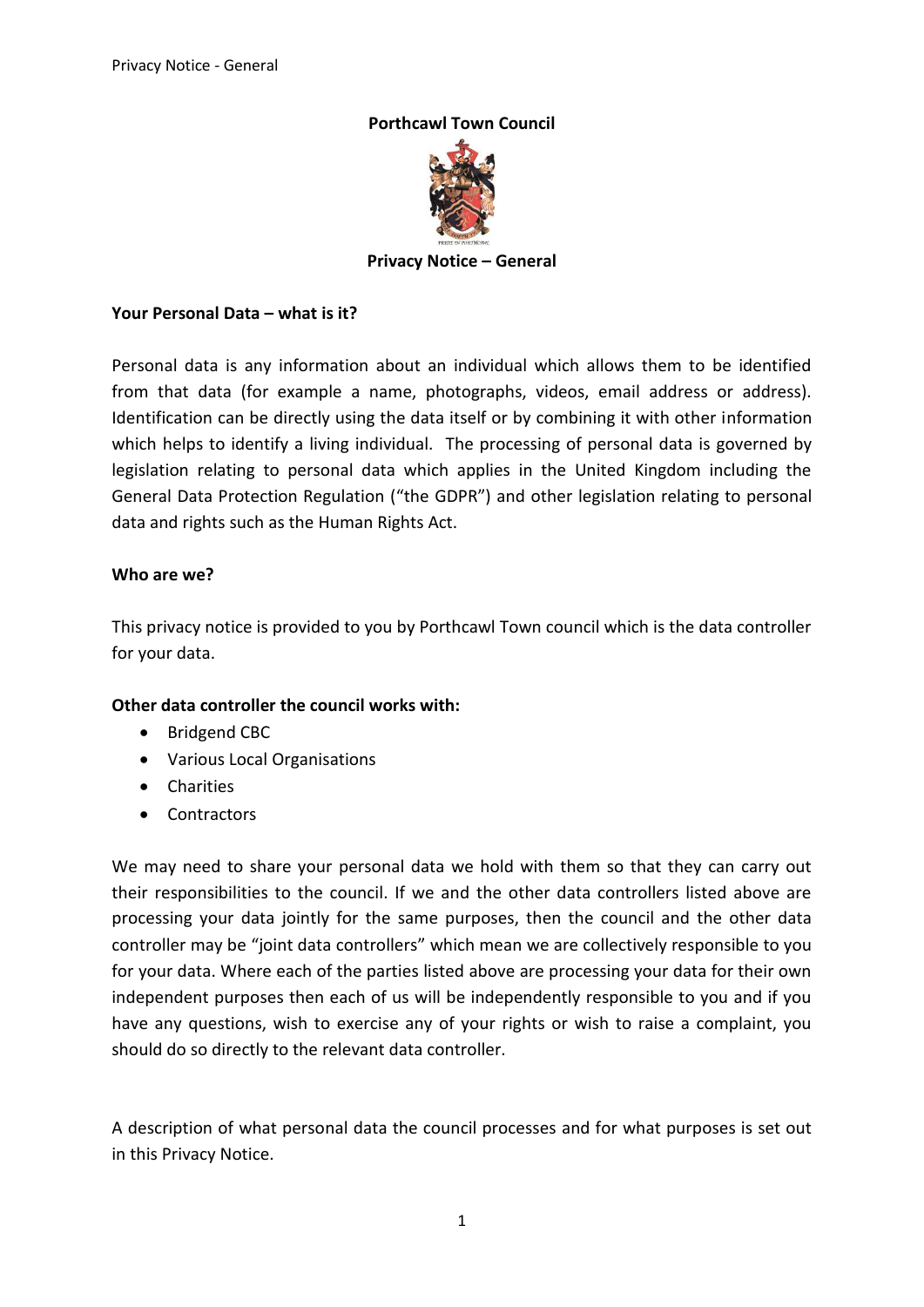# **The council will process some or all of the following personal data where necessary to perform its tasks:**

- Names, titles and aliases, photographs;
- Contact details such as telephone number, addresses and email addresses;
- Where they are relevant to the service provided by a council, or where you provide them to use, we may process information such as gender, age, marital status, nationality, education/work history, academic/professional qualifications, hobbies, family composition, and dependents;
- Where you pay for activities such as use of a council hall, financial identifiers such as bank account numbers, payment card numbers, payment/transaction identifiers, policy numbers and claim numbers;
- The personal data we process may include sensitive or other special categories of personal data such as criminal convictions, racial or ethnic origin, mental and physical health, details of injuries, mediation/treatment received, political beliefs, trade union affiliation, genetic date, biometric data, data concerning and sexual life or orientation.

#### **How we use sensitive personal data:**

- We may process sensitive personal data including, as appropriate:
	- Information about your physical or mental health or condition in order to monitor sick leave and take decision on your fitness to work;
	- Your racial or ethnic or religious or similar information in order to monitor compliance with equal opportunities legislation;
	- In order to comply with legal requirements and obligations to third parties.
- These types of data are described in the GDPR as "Special categories of data" and require higher levels of protection. We need to have further justification for collecting, storing and using this type of personal data.
- We may process special categories of personal data in the following circumstances:
	- In limited circumstances, with your explicit consent.
	- Where we need to carry out our legal obligations.
	- Where it is needed in the public interest.
- Less commonly, we may process this type of personal data where it is needed in relation to legal claims or where it is needed to protect your interests (or someone else's interests) and you are not capable of giving your consent, or where you have already made the information public.

# **Do we need your consent to process your sensitive data?**

• In limited circumstances, we may approach you for your written consent to allow us to process certain sensitive personal data. If we do so, we will provide you with full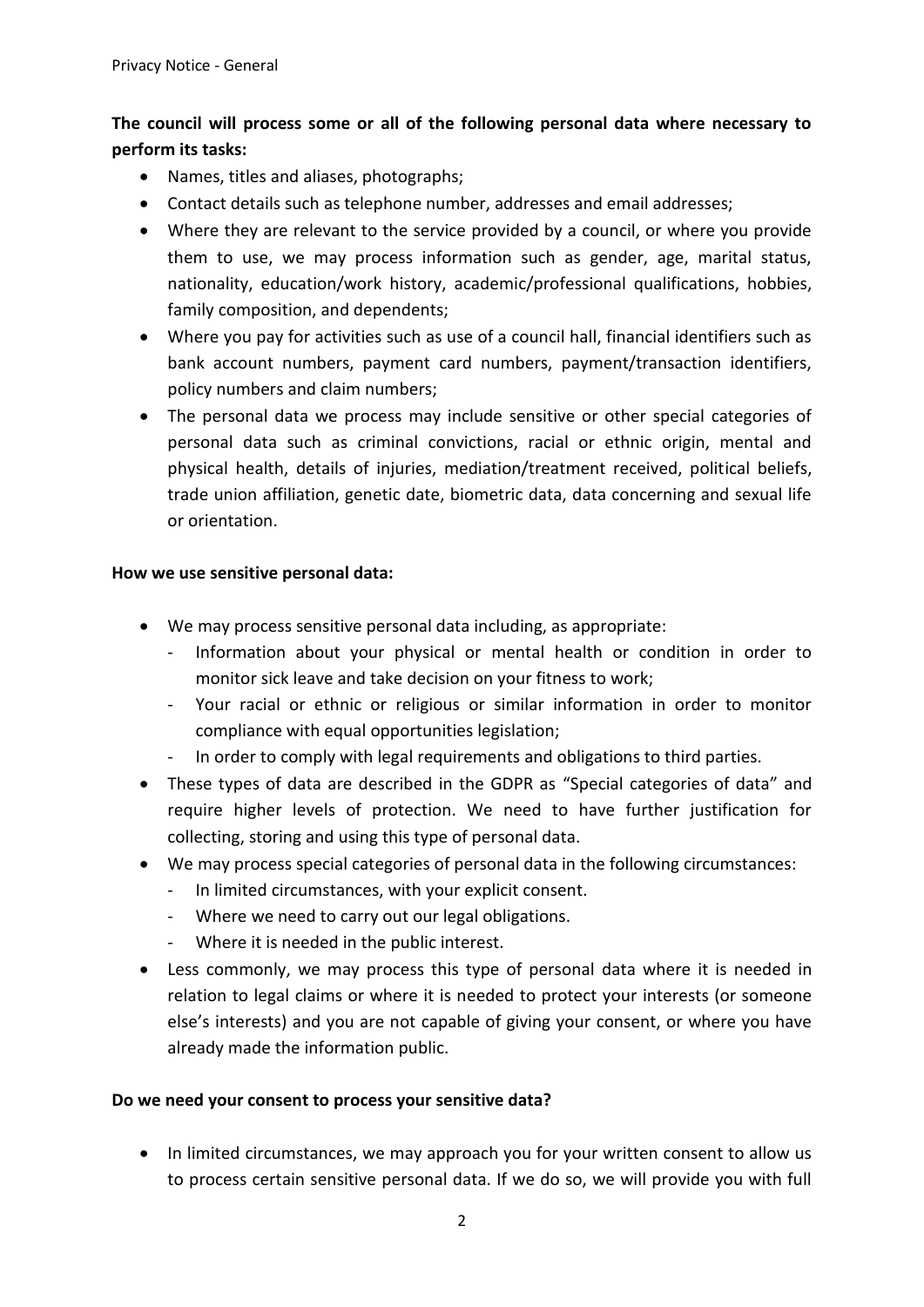details of the personal data that we would like and the reason we need it, so that you can carefully consider whether you wish to consent.

# **The Council will comply with data protection law. This says that the personal data we hold about you must be:**

- Used lawfully, fairly and in a transparent way.
- Collected only for valid purposes that we have clearly explained to you and not used in any way that is incompatible with those purposes.
- Relevant to the purposes we have told you about and limited only to those purposes.
- Accurate and kept up to date.
- Kept only as long as necessary for the purposes we have told you about.
- Kept and destroyed securely including ensuring that appropriate technical and security measures are in place to protect your personal data to protect personal date from loss, misuse, unauthorised access and disclosure.

# **We use your personal data for some or all of the following purposes:**

- To deliver public services including to understand your needs to provide the services that you request and to understand what we can do for you and inform you of other relevant services;
- To confirm your identity to provide some services
- To contact you by post, mail telephone or using social media
- To help us to build up a picture of how we are performing
- To prevent and detect fraud and corruption in the use of public funds and where necessary for the law enforcement functions
- To enable us to meet all legal and statutory obligations and powers including any delegated functions;
- To carry out comprehensive safe guarding procedures (including due diligence and complaints handling) in accordance with best safeguarding practice from time to time with the aim of ensuring that all children and adults-at-risk are provided with safe environments and generally as necessary to protect individuals from harm or injury
- To promote the interests of the council
- To maintain our own accounts and records
- To seek your views, opinions, or comments;
- To notify you of changes to our facilities, services, events and staff, councillors and other role holders;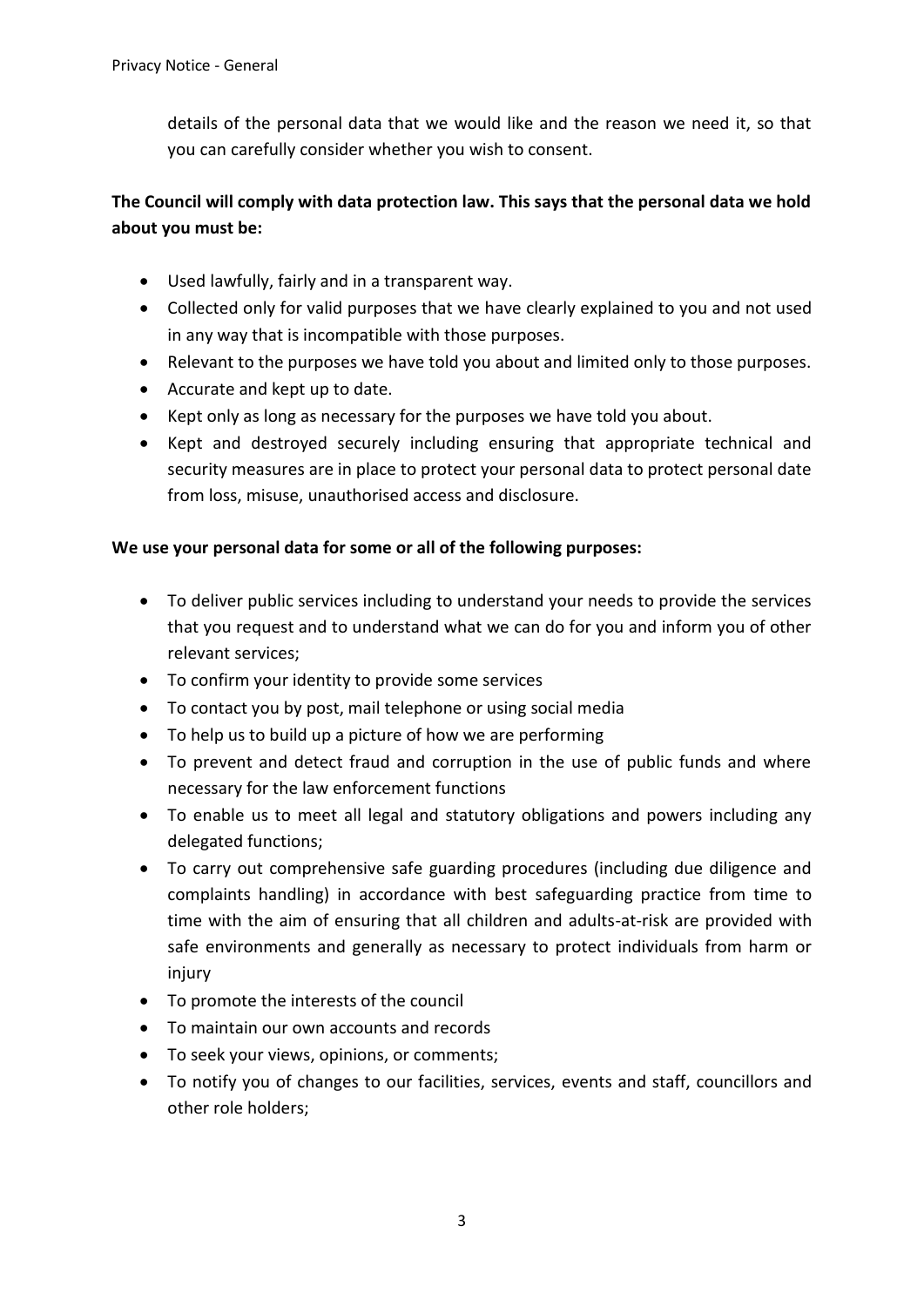- To send you communications which you have requested and that may be of interest to you. These may include information about campaigns, appeals, and other new projects or initiatives;
- To process relevant financial transactions including grants and payments for goods and services supplied to the council;
- To process relevant Financial Assistance Application Forms
- To allow the statistical analysis of data so we can plan the provision of services.

# **What is the legal basis for processing your personal data?**

The council is a public authority and has certain powers and obligations. Most of your personal data is processed for compliance with a legal obligation which includes the discharge of the council's statutory functions and powers. Sometimes when exercising these powers or duties it is necessary to process personal data of residents or people using the council's services. We will always take into account your interests and rights. This Privacy Notice sets out your rights and the council's obligations to you.

We may process personal data if it is necessary for the performance of a contract with you, or to take steps to enter into a contract. An example of this would be processing your data in connection with the use of sports facilities or the acceptance of an allotment garden tenancy.

Sometime the use of your personal data requires your consent. We will first obtain your consent to that use.

# **Sharing your personal data**

This section provides information about the third parties with whom the council may share your personal data. These third parties have an obligation to put in place appropriate security measures and will be responsible to you directly for the manner in which they process and protect your personal data. It is likely that we will need to share your date with some or all of the following (but only where necessary):

- The date controllers listed above under the heading "other date controllers the council works with";
- Our agents, suppliers and contractors. For example, we may ask a commercial provider to publish or distribute newsletters on our behalf or to maintain our database software;
- On occasion, other local authorities or not for profit bodies with which we are carrying out joint ventures e.g. in relation to facilities or events for the community.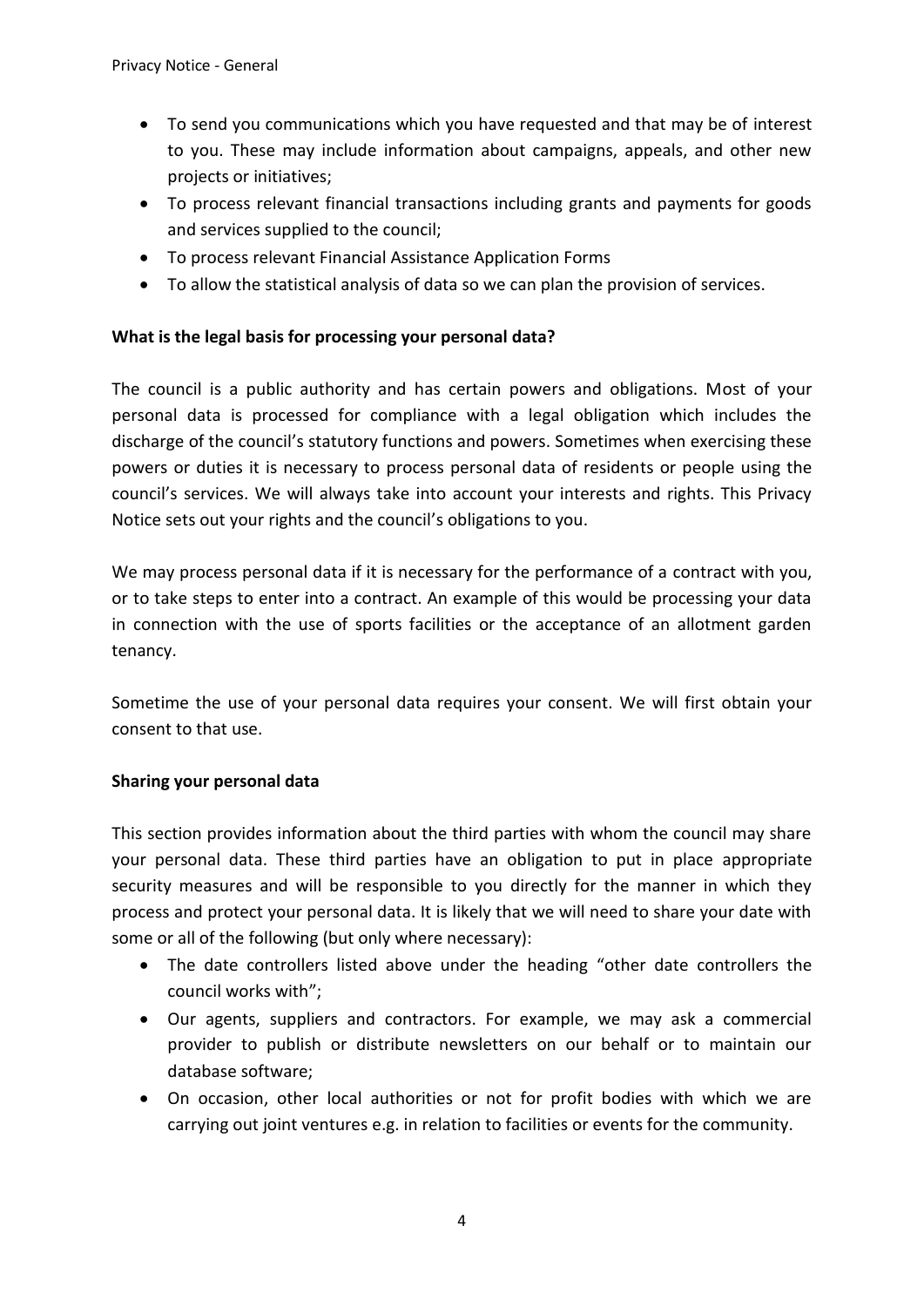#### **How long do we keep your personal data?**

We will keep some records permanently if they are legally required to do so. We may keep some other records for an extended period of time. For example, it is currently best practice to keep financial records for a minimum of 8 years to support HMRC audits or provide tax information. We may have legal obligations to retain some data in connection with our statutory obligations as a public authority. The council is permitted to retain data in order to defend or pursue claims. In some cases the law imposes a time limit for such claims. We will retain some personal data for this purpose as long as we believe it is necessary to be able to defend or pursue a claim. In general, we will endeavour to keep data only for as long as we need it. This means that we will delete it when it is no longer needed.

#### **Your rights and personal data**

You have the following rights with respect to your personal data:

When exercising any of the rights listed below, in order to process your request, we may need to verify your identity for your security. In such cases we will need you to respond with proof of your identity before you can exercise these rights.

#### **1. The right to access personal data we hold on you**

- At any point you can contact us to request personal data we hold on you as well as why we have that personal data, who has access to the personal data and where we obtained the personal data from. Once we have received your request we will respond within one month.
- There are no fees or charges for the first request but additional request for the same personal data or requests which are manifestly unfounded or excessive may be subject to an administrative fee.
- **2. The right to correct and update the personal data we hold on you**
- If the data we hold on you is out of date, incomplete or incorrect, you can inform us and your data will be updated.

# **3. The right to have your personal data erased**

- If you feel that we should no longer be using your personal data or that we are unlawfully using your personal date, you can request that we erase the personal data we hold.
- When we receive your request we will confirm whether the personal data has been deleted or the reason why it cannot be deleted (for example because we need it to comply with a legal obligation).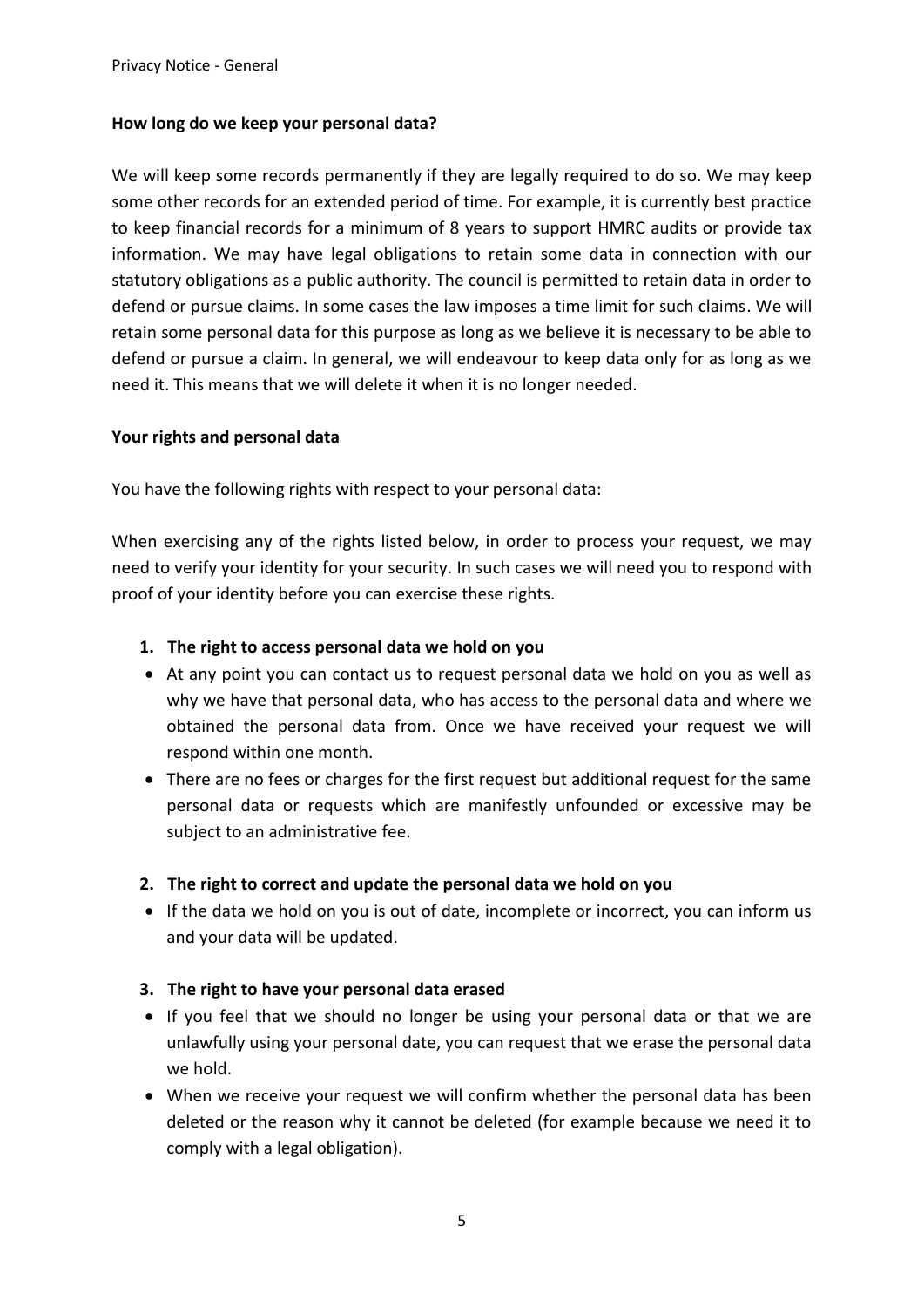# **4. The right to object to processing of your personal data or to restrict it to certain purposes only**

 You have the right to request that we stop processing your personal or ask us to restrict processing. Upon receiving the request we will contact you and let you know if we are able to comply or if we have a legal obligation to continue to process your data.

# **5. The right to data portability**

- You have the right to request that we transfer some of your data to another controller. We will comply with your request, where it is feasible to do so, within one month of receiving your request.
- **6. The right to withdraw your consent to the processing at any time for any processing of data to which consent was obtained**
- You can withdraw your consent easily by telephone, email or by post (see contact details below)
- **7. The right to lodge a complaint with the Information Commissioner's Office**
- You can contact the Information Commissioners Office on 0303 123 113 or via email <https://ico.org.uk/global/contact-us/email/>or at the Information Commissioner's Office, Wycliffe House, Water Lane, Wilmslow, Cheshire, SK9 5AF.

# **Transfer of Data Abroad**

Any personal data transferred to countries or territories outside the European Economic Area ("EEA") will only be placed on systems complying with measures given equivalent protection of personal rights either through international agreements or contracts approved by the European Union. Our website is also accessible overseas so on occasion some personal data (for example on an agenda)) may be accessed from overseas.

# **Further Processing**

If we wish to use your personal data for a new purpose, not covered by this Privacy Notice, then we will provide you with a new notice explaining this new use prior to commencing the processing and setting out the relevant purposes and processing conditions. Where and whenever necessary, we will seek your prior consent to the new processing.

#### **Changes to the Notice**